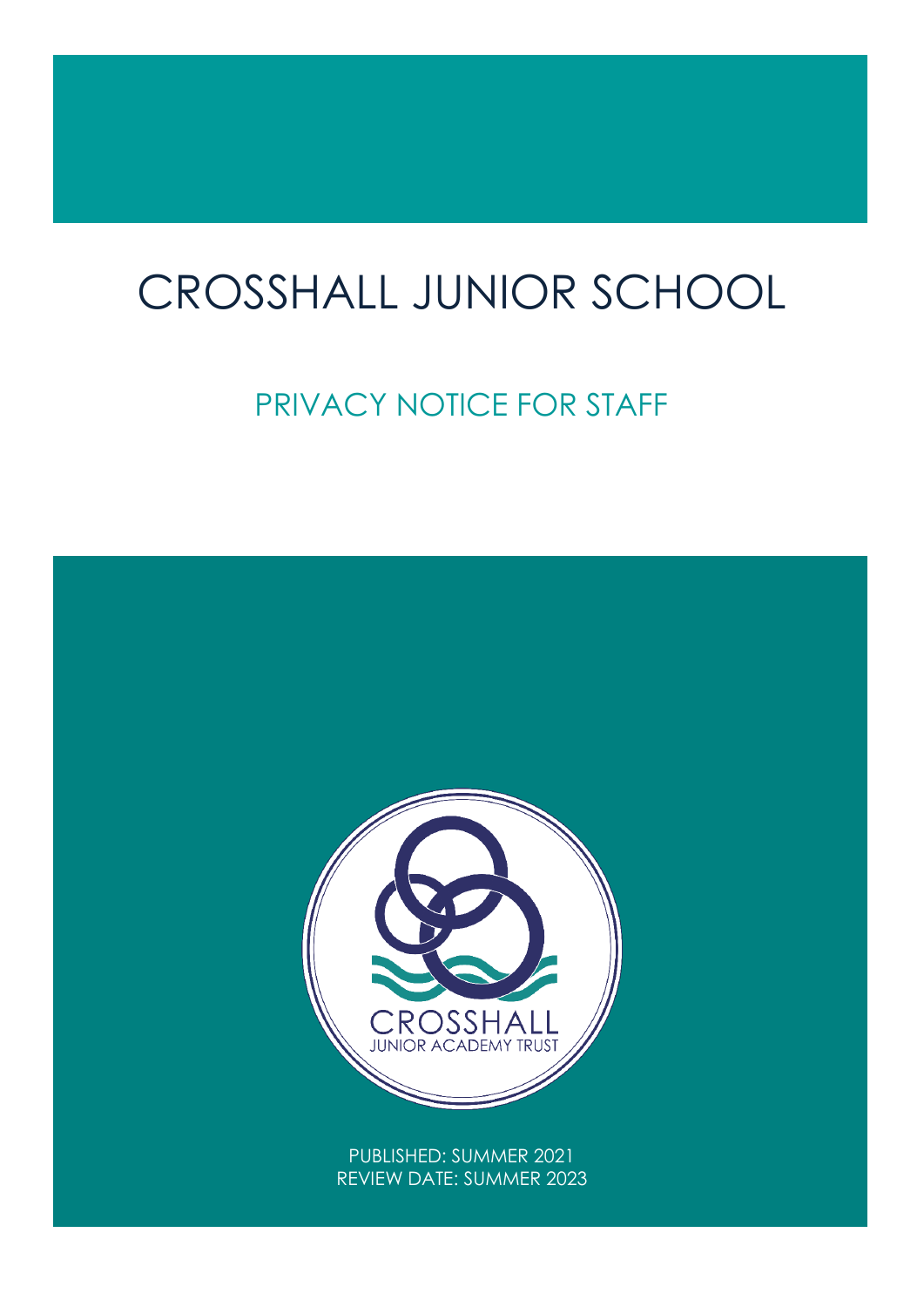# **Privacy notice for staff**

Under data protection law, individuals have a right to be informed about how the school uses any personal data that we hold about them. We comply with this right by providing privacy notices to individuals where we are processing their personal data.

This privacy notice explains how we collect, store and use personal data about individuals we employ, or otherwise engage, to work at our school.

We, Crosshall Junior School Academy Trust, Great North Road, Eaton Ford, St Neots, Cambs PE19 7GG, are the 'data controller' for the purposes of data protection law.

Our data protection officer is Paul Stratford (see 'Contact us' below).

# **The personal data we hold**

We process data relating to those we employ, or otherwise engage, to work at our school. Personal data that we may collect, use, store and share (when appropriate) about you includes, but is not restricted to:

- Full name, date of birth, marital status and gender
- Address and contact details
- Next of kin and emergency contact numbers
- Salary, annual leave, pension and benefits information
- Bank account details, payroll records, National Insurance number and tax status information
- Recruitment information, including copies of right to work documentation, references and other information included in a CV or cover letter or as part of the application process
- Qualifications and employment records, including work history, job titles, working hours, training records and professional memberships
- Performance information
- Outcomes of any disciplinary and/or grievance procedures
- Absence data
- Copy of driving licence
- Photographs
- CCTV footage
- Data about your use of the school's information and communications system

We may also collect, store and use information about you that falls into "special categories" of more sensitive personal data. This includes information about (where applicable):

- Race, ethnicity, religious beliefs, sexual orientation and political opinions
- Trade union membership
- Health, including any medical conditions, and sickness records

#### **Why we use this data**

The purpose of processing this data is to help us run the school, including to:

- Enable you to be paid
- Facilitate safe recruitment, as part of our safeguarding obligations towards pupils
- Support effective performance management
- Inform our recruitment and retention policies
- Allow better financial modelling and planning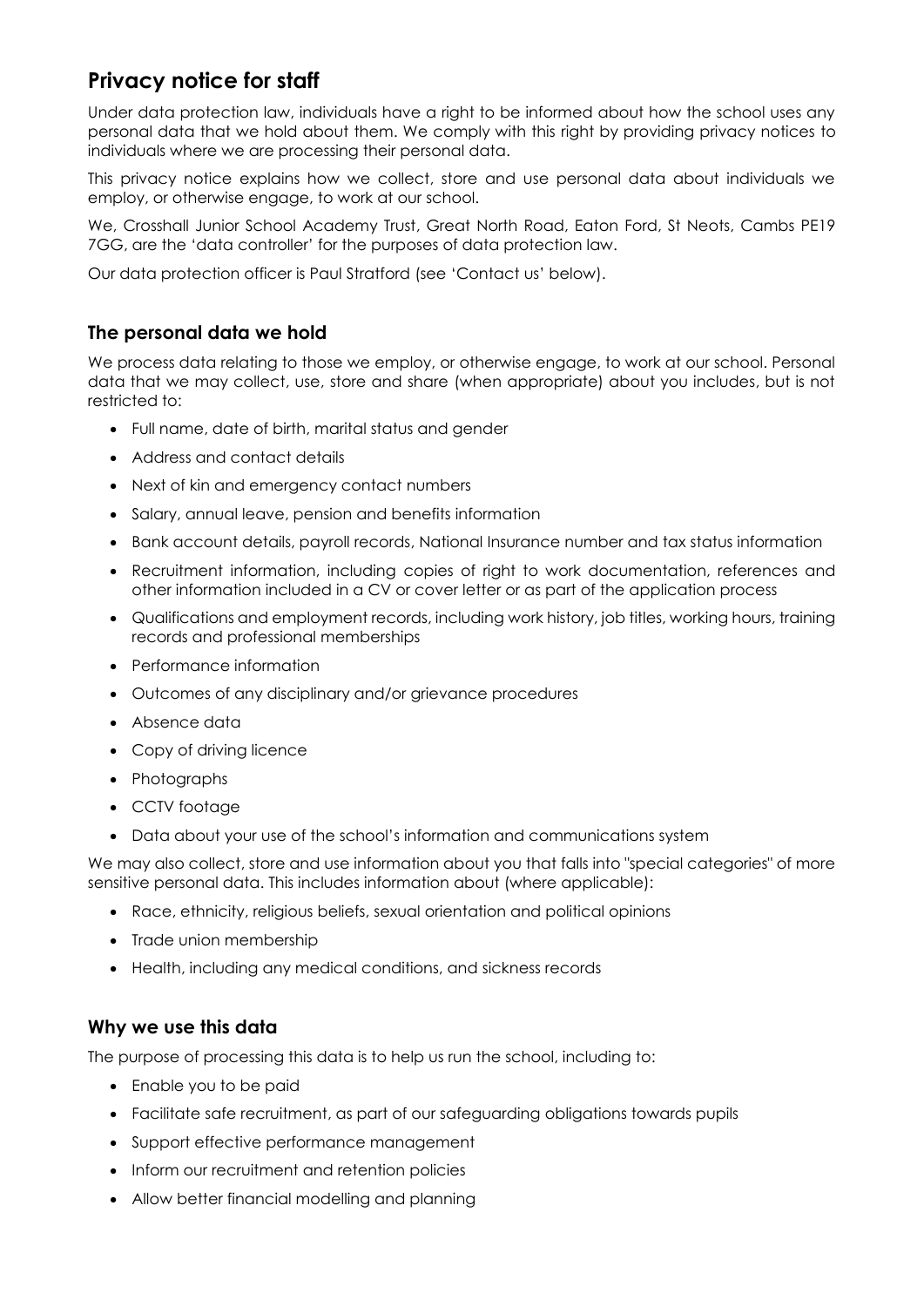- Enable ethnicity and disability monitoring
- Improve the management of workforce data across the sector
- Support the work of the School Teachers' Review Body

#### **Our lawful basis for using this data**

We only collect and use personal information about you when the law allows us to. Most commonly, we use it where we need to:

- Fulfil a contract we have entered into with you
- Comply with a legal obligation
- Carry out a task in the public interest

Less commonly, we may also use personal information about you where:

- You have given us consent to use it in a certain way
- We need to protect your vital interests (or someone else's interests)

Where you have provided us with consent to use your data, you may withdraw this consent at any time. We will make this clear when requesting your consent, and explain how you go about withdrawing consent if you wish to do so.

Some of the reasons listed above for collecting and using personal information about you overlap, and there may be several grounds which justify the school's use of your data.

#### **Our basis for using special category data**

For 'special category' data, we only collect and use it when we have both a lawful basis, as set out above, and one of the following conditions for processing as set out in data protection law:

- We have obtained your explicit consent to use your personal data in a certain way
- We need to perform or exercise an obligation or right in relation to employment, social security or social protection law
- We need to protect an individual's vital interests (i.e. protect your life or someone else's life), in situations where you're physically or legally incapable of giving consent
- The data concerned has already been made manifestly public by you
- We need to process it for the establishment, exercise or defence of legal claims
- We need to process it for reasons of substantial public interest as defined in legislation
- We need to process it for health or social care purposes, and the processing is done by, or under the direction of, a health or social work professional or by any other person obliged to confidentiality under law
- We need to process it for public health reasons, and the processing is done by, or under the direction of, a health professional or by any other person obliged to confidentiality under law
- We need to process it for archiving purposes, scientific or historical research purposes, or for statistical purposes, and the processing is in the public interest

For criminal offence data, we will only collect and use it when we have both a lawful basis, as set out above, and a condition for processing as set out in data protection law. Conditions include:

- We have obtained your consent to use it in a specific way
- We need to protect an individual's vital interests (i.e. protect your life or someone else's life), in situations where you're physically or legally incapable of giving consent
- The data concerned has already been made manifestly public by you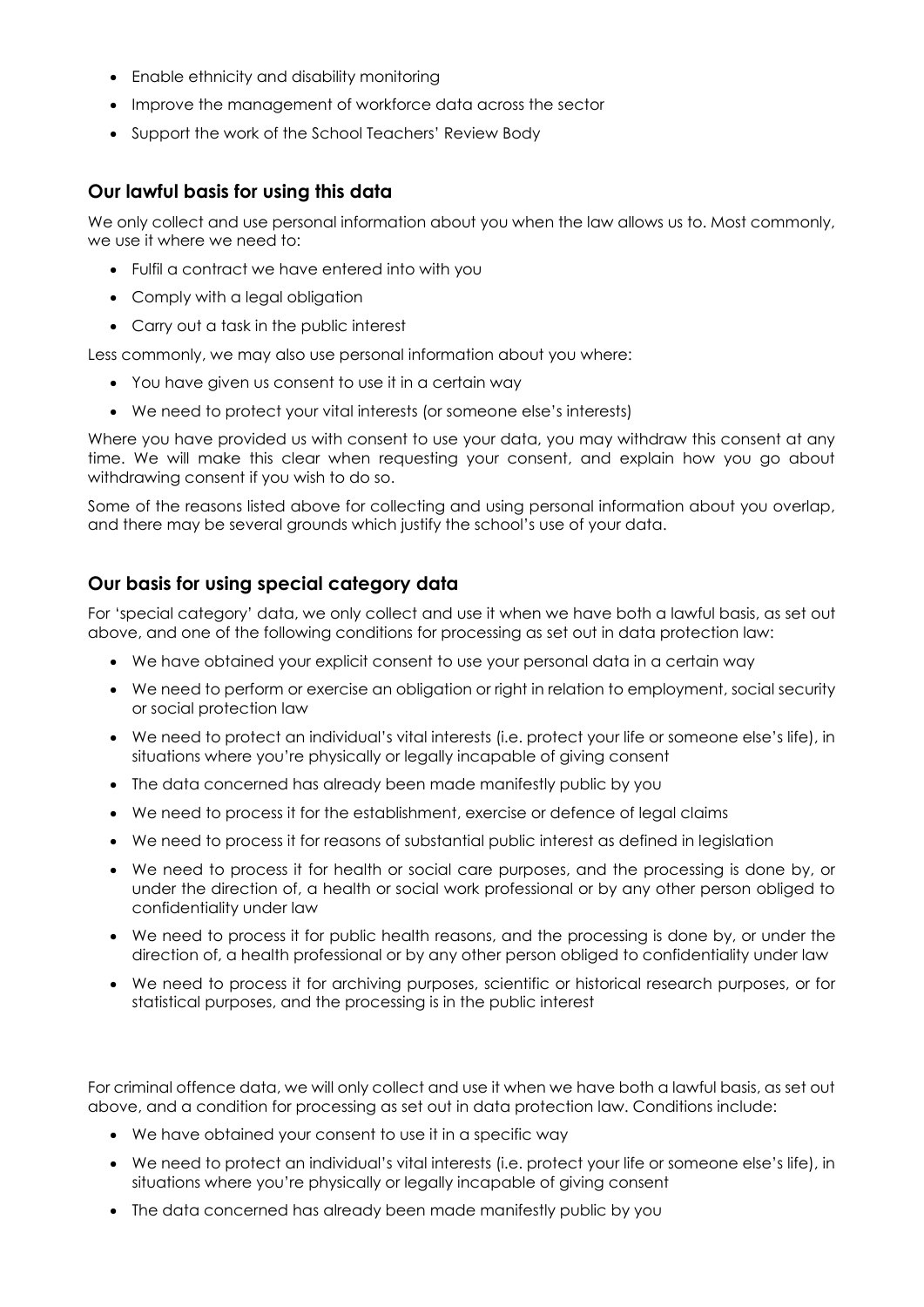- We need to process it for, or in connection with, legal proceedings, to obtain legal advice, or for the establishment, exercise or defence of legal rights
- We need to process it for reasons of substantial public interest as defined in legislation

# **Collecting this information**

While the majority of information we collect from you is mandatory, there is some information that you can choose whether or not to provide to us.

Whenever we seek to collect information from you, we make it clear whether you must provide this information (and if so, what the possible consequences are of not complying), or whether you have a choice.

#### **How we store this data**

We create and maintain an employment file for each staff member. The information contained in this file is kept secure and is only used for purposes directly relevant to your employment.

Once your employment with us has ended, we will retain this file and delete the information in it in accordance with the Retention Schedule set out in the Information and Record Management Society's Toolkit for Schools. This can be found [here.](http://irms.org.uk/?page=schoolstoolkit&terms=%22toolkit+and+schools%22)

# **Data sharing**

We do not share information about you with any third party without your consent unless the law and our policies allow us to do so.

Where it is legally required, or necessary (and it complies with data protection law) we may share personal information about you with:

- Our local authority to meet our legal obligations to share certain information with it, such as safeguarding concerns and information about Head Teacher performance and staff dismissals
- The Department for Education to meet our legal obligations
- Your family or representatives to fulfil our contractual obligations
- Educators and examining bodies to fulfil our public task
- Our regulator Ofsted to meet our legal obligations and fulfil our public task
- Suppliers and service providers to enable them to provide the service we have contracted them for, such as payroll
- Our auditors to meet our legal obligations
- Security organisations to fulfil our contractual obligations and to ensure the security of the pupils in school
- Health and social welfare organisations to meet our legal obligations through our recruitment process
- Professional advisers and consultants to fulfil our public task in providing training opportunities to staff to improve work performance
- Police forces, courts, tribunals to meet legal obligations
- Employment and recruitment agencies to fulfil our legal and contractual obligations

#### **Transferring data internationally**

Where we transfer personal data to a country or territory outside the European Economic Area, we will do so in accordance with data protection law.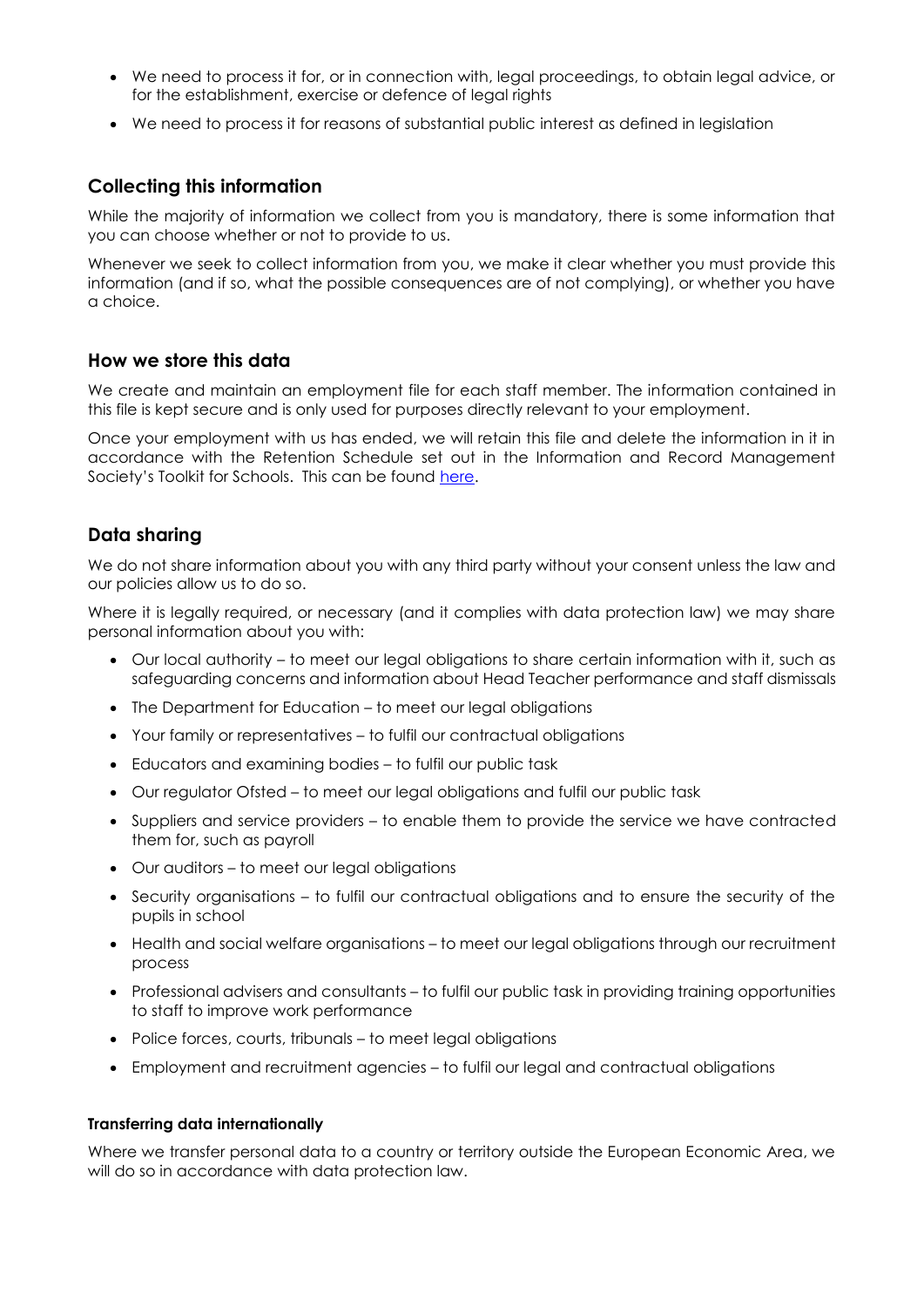# **Your rights**

#### **How to access personal information we hold about you**

Individuals have a right to make a **'subject access request'** to gain access to personal information that the school holds about them.

If you make a subject access request, and if we do hold information about you, we will:

- Give you a description of it
- Tell you why we are holding and processing it, and how long we will keep it for
- Explain where we got it from, if not from you
- Tell you who it has been, or will be, shared with
- Let you know whether any automated decision-making is being applied to the data, and any consequences of this
- Give you a copy of the information in an intelligible form

You may also have the right for your personal information to be transmitted electronically to another organisation in certain circumstances.

If you would like to make a request, please contact the Office Manager on 01480 475972 or email [office@crosshalljunior.co.uk](mailto:office@crosshalljunior.co.uk)

#### **Your other rights regarding your data**

Under data protection law, individuals have certain rights regarding how their personal data is used and kept safe. You have the right to:

- Object to the use of your personal data if it would cause, or is causing, damage or distress
- Prevent your data being used to send direct marketing
- Object to the use of your personal data for decisions being taken by automated means (by a computer or machine, rather than by a person)
- In certain circumstances, have inaccurate personal data corrected, deleted or destroyed, or restrict processing
- Claim compensation for damages caused by a breach of the data protection regulations

To exercise any of these rights, please contact the Office Manager on 01480 475972 or email office@crosshalljunior.co.uk

# **Complaints**

We take any complaints about our collection and use of personal information very seriously.

If you think that our collection or use of personal information is unfair, misleading or inappropriate, or have any other concern about our data processing, please raise this with us in the first instance.

To make a complaint, please contact the Office Manager on 01480 475972 or email office@crosshalljunior.co.uk

You can also contact our Data Protection Officer:

Paul Stratford

Email: [dpo@theictservice.org.uk](mailto:dpo@theictservice.org.uk)

Tel: 0300 300 0000

Address: Speke House, 17 Compass Point Business Park, Stocks Bridge Way, St Ives, Cambs PE27 5JL

Alternatively, you can make a complaint to the Information Commissioner's Office:

Report a concern online at<https://ico.org.uk/concerns/>